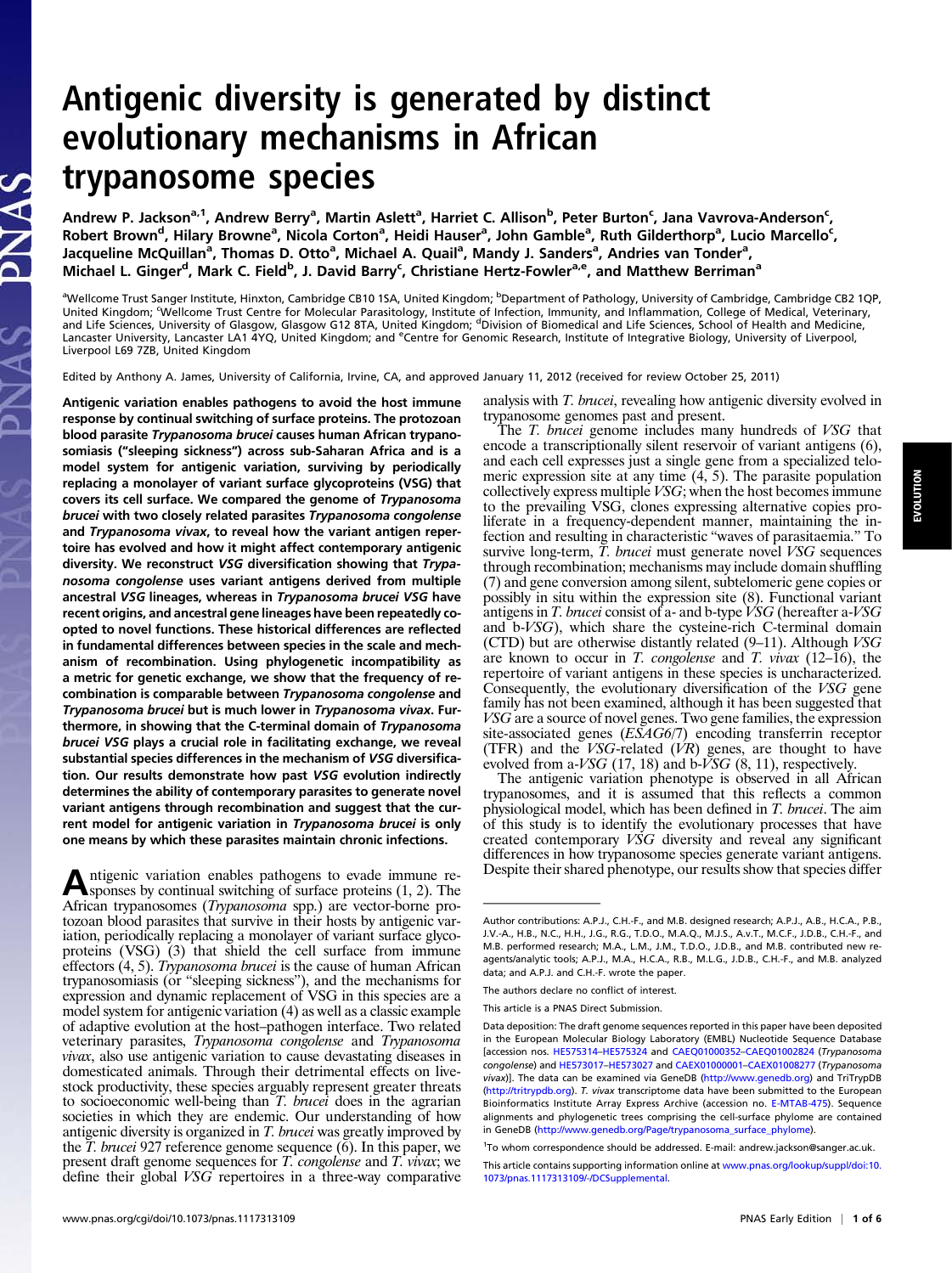in the organization of antigenic diversity at the genome level, and they provide a basis to better understand disease progression, pathology, and host range in all African trypanosomes.

## Results

**VSG Gene Repertoires of T. congolense and T. vivax.** We have pro-<br>duced high-quality draft genome sequences for T. congolense IL3000, a sister species of T. brucei, and T. vivax Y486, a third species that branches close to the root of the African trypanosome lineage (19). These genome sequences are described in [Table S1](http://www.pnas.org/lookup/suppl/doi:10.1073/pnas.1117313109/-/DCSupplemental/st01.docx) and are accessible through GeneDB (<http://www.genedb.org>) or TriTrypDB [\(http://tritrypdb.org](http://tritrypdb.org)). Comparative analysis including the existing T. brucei 927 genome sequence shows that the principal differences in genome content relate to cell-surface architecture [\(Tables S2](http://www.pnas.org/lookup/suppl/doi:10.1073/pnas.1117313109/-/DCSupplemental/st02.docx)– [S4\)](http://www.pnas.org/lookup/suppl/doi:10.1073/pnas.1117313109/-/DCSupplemental/st04.docx). To define VSG repertoires, gene sequences with predicted cellsurface roles were extracted from all three genomes and sorted with BLASTx, resulting in 81 gene families (Materials and Methods and [Table S5\)](http://www.pnas.org/lookup/suppl/doi:10.1073/pnas.1117313109/-/DCSupplemental/st05.docx). Phylogenies of these families were estimated that we collectively termed the "cell-surface phylome," [\(http://www.genedb.](http://www.genedb.org/Page/trypanosoma_surface_phylome) [org/Page/trypanosoma\\_surface\\_phylome](http://www.genedb.org/Page/trypanosoma_surface_phylome)). The phylome contains  $V\tilde{S}G$  and related families already known in  $T$ . *brucei* but it also defines families that we believe encode the VSG repertoires of T. congolense and T. vivax.

The T. congolense VSG repertoire differs from that of T. brucei in three ways: First, there is no a-VSG subfamily of variant antigens; second, there are two b-VSG subfamilies, termed Fam13  $(n = 302)$  and Fam16 ( $n = 512$ ) by their phylome designations; and, third, unlike T. brucei VSG, which all share a relatively uniform CTD, T. congolense VSG have 15-20 different CTD types, each associated with a specific subset of Fam13 or Fam16 and none homologous to the *T. brucei* CTD. Hence, *T. congolense* b-VSG are more structurally heterogeneous than T. brucei b-VSG are. We know that both Fam13 and Fam16 contain functional variant antigens because each family encompasses both published T. congolense VSG (12–14) and VSG expressed sequence tags (15). Although there is no a-VSG variant antigen, there are homologs of the a-VSG–like TFR genes of T. brucei, i.e., ESAG6/7 (Fam15;  $n = 43$ ), as well as the procyclin-associated genes (*PAG*) (Fam14,  $n = 22$ ), which also have an a-VSG–like structure (20).

VSG structural diversity is even greater in T. vivax. We have identified four VSG subfamilies (Fam23–26) that each possess definitive patterns of conserved cysteine residues ([SI Results](http://www.pnas.org/lookup/suppl/doi:10.1073/pnas.1117313109/-/DCSupplemental/pnas.201117313SI.pdf?targetid=nameddest=STXT)). Fam23 ( $n = 540$ ) and Fam24 ( $n = 279$ ) members possess sequence motifs homologous to a-VSG and b-VSG, respectively. Fam25 ( $n = 227$ ) and Fam26 ( $n = 87$ ) are two subfamilies unique to T. *vivax* but with low ( $\sim$ 20%) protein sequence similarity to known VSG [\(Fig. S1](http://www.pnas.org/lookup/suppl/doi:10.1073/pnas.1117313109/-/DCSupplemental/pnas.201117313SI.pdf?targetid=nameddest=SF1)). These specific subfamilies may have evolved in T. vivax or may represent ancestral lineages not inherited by T. brucei and T. congolense. Transcriptomic data show that multiple members of all four families are transcribed in bloodstream-stage cells ([Table S6\)](http://www.pnas.org/lookup/suppl/doi:10.1073/pnas.1117313109/-/DCSupplemental/st06.docx). We find no orthologs to the TFR-like genes of T. brucei and T. congolense among T. vivax VSGlike genes or indeed the numerous T. vivax-specific gene families.

Amino acid sequence homology with T. brucei VSG alone does not guarantee that putative  $T$ . vivax VSG function as variant antigens. To date, only one T. vivax VSG [ILDat 2.1 (16)] has been characterized, albeit from a dissimilar strain, and it is most closely related to Fam26. Therefore, we identified an expressed VSG in the genome strain Y486 by MS analysis of a protein specific to a relapsed infection population, peptide fragments of which are  $100\%$  identical to a predicted protein in Fam23 (TvY486\_0027060; [Fig. S2](http://www.pnas.org/lookup/suppl/doi:10.1073/pnas.1117313109/-/DCSupplemental/pnas.201117313SI.pdf?targetid=nameddest=SF2)). Therefore, at least one a- $VSG$ –like  $(i.e., Fam23)$  gene in  $\overline{T}$ . *vivax* encodes a functional variant antigen.

Phylogeny of VSG Diversification. In total, the three genome sequences yielded 1,083 a-VSG–like and 1,537 b-VSG–like fulllength genes [\(Table S7](http://www.pnas.org/lookup/suppl/doi:10.1073/pnas.1117313109/-/DCSupplemental/st07.docx)). We estimated Bayesian and maximum likelihood phylogenies from amino acid sequence alignments [\(Figs.](http://www.pnas.org/lookup/suppl/doi:10.1073/pnas.1117313109/-/DCSupplemental/pnas.201117313SI.pdf?targetid=nameddest=SF3) [S3](http://www.pnas.org/lookup/suppl/doi:10.1073/pnas.1117313109/-/DCSupplemental/pnas.201117313SI.pdf?targetid=nameddest=SF3) and [S4](http://www.pnas.org/lookup/suppl/doi:10.1073/pnas.1117313109/-/DCSupplemental/pnas.201117313SI.pdf?targetid=nameddest=SF4)); however, given the large number of sequences and to enable global visualization, we also estimated a similarity network from pairwise maximum likelihood protein distances that delivered a clearer picture of relationships within the a-VSG and b-VSG lineages. The distance network includes examples of all VSG

First, the common CTD of T. brucei VSG must have evolved through horizontal transfer from one subfamily to the other. In Fig. 1, sequences cluster by lineage (a or b) rather than by species; for instance, T. vivax a-VSG (Fam23) is more similar to a-VSG–like subfamilies in T. brucei and T. congolense than to T. vivax b-VSG (Fam24). Therefore, VSG lineages are older than the genomes they occupy; indeed, they were present in the common ancestor of all African trypanosomes. The only above-threshold sequence connections occurring between a-VSG and b-VSG subfamilies (Fig. 1,  $i)$  concern T. brucei VSG and, in particular, their common CTD. This is a unique feature of T. brucei VSG and presents an interesting anomaly: despite belonging to ancient lineages separated in the ancestral trypanosome, a-VSG and b-VSG in T. brucei share a CTD that is species-specific, which can only be explained if the CTD evolved in one subfamily and was transposed to the other.

Second, b-VSG in T. brucei are derived from a single ancestral lineage, whereas T. congolense b-VSG are drawn from many lineages, suggesting that T. brucei b-VSG have passed through a "bottleneck." In Fig. 1, all b-VSG in T. brucei (dark blue) form a cluster to the exclusion of other subfamilies. Hence, they share a recent common ancestor that evolved after the split from T. congolense. In contrast, T. congolense b-VSG comprise two lineages (Fam13 and Fam16) that originated in the T. brucei/T. congolense ancestor and form separate clusters in the network (Fig. 1,  $ii)$ . We know that these lineages did not originate in  $T$ . *congolense* because their closest relatives are VSG-like genes in T. brucei (see below). In fact, Fam13 and Fam16 themselves split into multiple clusters in Fig. 1 (Fig. 1,  $ii$ ), emphasizing the phylogenetic diversity of T. congolense VSG and relative homogeneity in T. brucei.

Third, VSG have repeatedly been a source of functional novelty on the cell surface. We know that VSG can be co-opted from variant antigen functions to novel roles, for example, the serumresistance antigen [SRA (21)] and Trypanosoma brucei gambiensespecific glycoprotein [TgsGP (22)] proteins in Trypanosoma brucei rhodesiense and T. b. gambiense, respectively. However, SRA and tgsGP represent secondary loss of function among contemporary  $\widetilde{V}$ SG. Fig. 1 shows that  $\widetilde{ES}AG2$ , a gene family associated with the polycistronic VSG expression site in T. brucei, is a b-VSG–like gene, nested among T. congolense b-VSG (Fam13; Fig. 1, iii). Similarly, VR genes (purple in Fig. 1), rather than being derived from b-VSG in T. brucei, have an ancestral-type structure more akin to Fam16 in T. congolense. We have also identified another T. brucei-specific family (Fam1; pink in Fig. 1) that encodes proteins homologous to b-VSG, with a predicted GPI anchor but also a highly modified CTD. Fam1 (i.e., Tb927.6.1310) is preferentially expressed in bloodstream forms and localizes to the flagellar pocket and endosomal membranes [\(Fig. S5](http://www.pnas.org/lookup/suppl/doi:10.1073/pnas.1117313109/-/DCSupplemental/pnas.201117313SI.pdf?targetid=nameddest=SF5)). Phylogenetic analysis clearly demonstrates that both  $E\dot{S}AG2$  and  $VR$  gene subfamilies, for which the evidence is against a variant antigen function (8, 11), are not recent derivations from T. brucei VS $\tilde{G}$  (like SRA and TgsGP) but belong to ancestral *VSG* lineages with representatives in *T. con*golense that still encode functional variant antigens ([Fig. S4\)](http://www.pnas.org/lookup/suppl/doi:10.1073/pnas.1117313109/-/DCSupplemental/pnas.201117313SI.pdf?targetid=nameddest=SF4). Hence, some of the ancestral lineages in T. congolense identified above remain in T. brucei but have been co-opted to novel roles.

Finally, the network indicates that the TFR evolved from an a-VSG gene, as suggested previously (8, 23). However, the functional transition did not occur within the T. brucei VSG expression site but instead in the T. brucei/T. congolense ancestor. A tight cluster of TFR-like genes (i.e., ESAG6/7 and PAG) from T. brucei as well as Fam14 and Fam15 sequences from T. congolense are distinct from other a-VSG subfamilies in Fig. 1 (Fig. 1,  $iv$ ). The similarity network reflects their phylogeny, which shows that Fam14 and Fam15 are sister lineages to *PAG* and *ESAG6/7*, respectively, and their primary structures, which show that amino acid residues crucial for transferrin binding (18) are conserved in both species ([Fig. S6\)](http://www.pnas.org/lookup/suppl/doi:10.1073/pnas.1117313109/-/DCSupplemental/pnas.201117313SI.pdf?targetid=nameddest=SF6). Given the absence of this entire family from T. vivax, we conclude that, rather than being loss from that species, the transferrin-receptor genes evolved before the separation of T.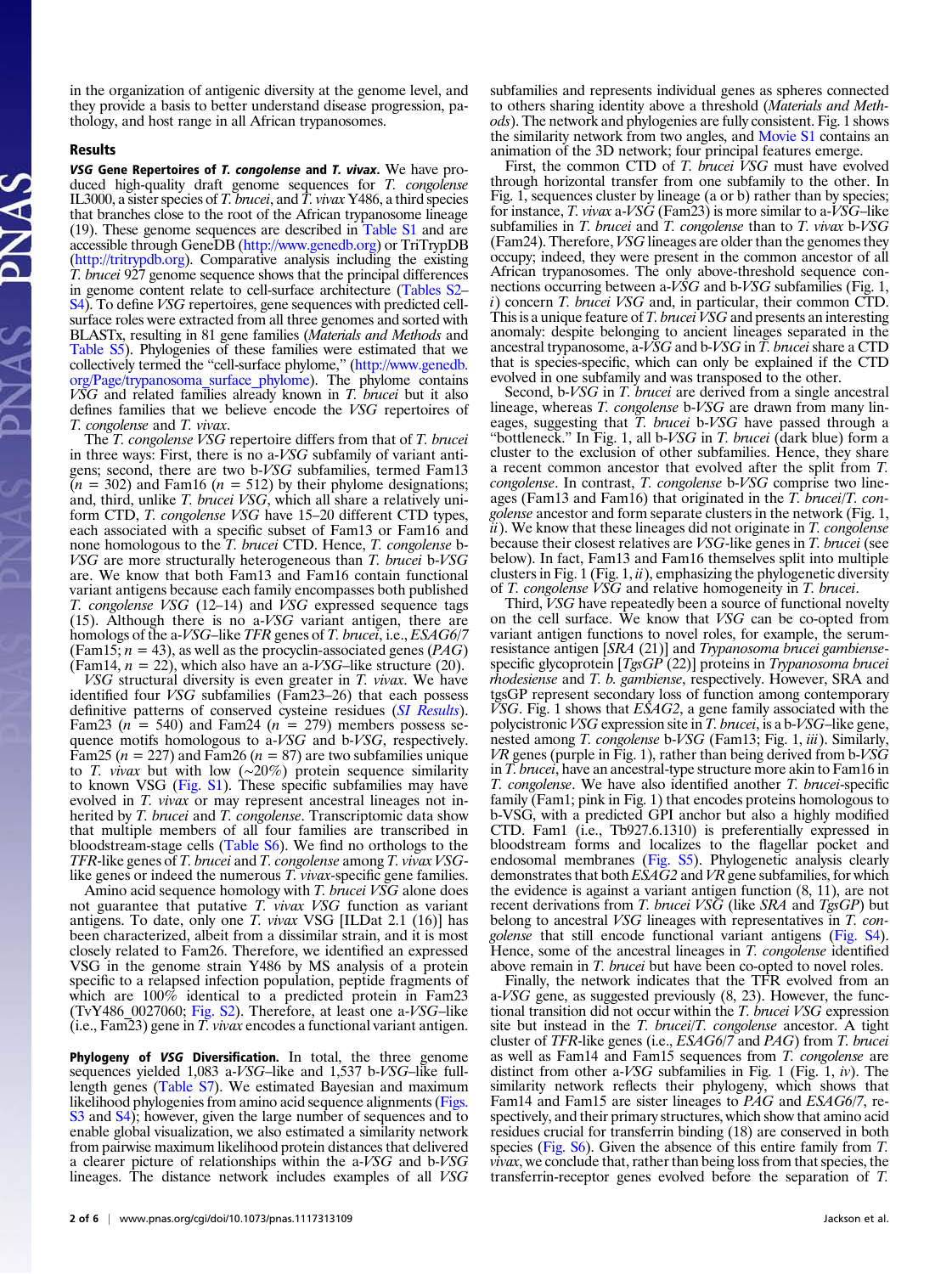a-VSG lineage



VSG-like (Fam24)

brucei and T. congolense but after their split from T. vivax. Our conclusion does not preclude other T. vivax-specific proteins performing a transferrin-binding function in that species.

These results are summarized in a model of  $\hat{V}SG$  evolution (Fig. 2). The ancestral African trypanosome possessed a-VSG and b- $\dot{V}SG$  type genes that probably formed multigene families or functioned as variant antigens. Both VSG types were inherited by T. vivax, which retains an a-VSG family that includes functional variant antigens. The T. brucei/T. congolense ancestor inherited both a-VSG and b-VSG lineages, and, at this point, one a-VSG gene was co-opted to a transferrin-binding role differentiated between insect and vertebrate life stages, founding a lineage that was inherited by both daughter species. Another a-VSG lineage retained its variant antigen function in T. brucei but was lost from T. congolense ([SI](http://www.pnas.org/lookup/suppl/doi:10.1073/pnas.1117313109/-/DCSupplemental/pnas.201117313SI.pdf?targetid=nameddest=STXT) [Results](http://www.pnas.org/lookup/suppl/doi:10.1073/pnas.1117313109/-/DCSupplemental/pnas.201117313SI.pdf?targetid=nameddest=STXT)). Of the ancestral b-VSG repertoire, two different lineages have been inherited by both species. The first has produced  $ESAG2$ and Fam13 in T. brucei and T. congolense, respectively, whereas the second has produced b-VSG and VR in T. brucei and Fam16 in T. congolense. There is no step in this deduced scheme where a trypanosome lacks variant antigen. Clearly, these two species have adapted their common legacy differently. T. congolense VSG are drawn from multiple ancestral lineages, whereas T. brucei has relegated corresponding genes (VR, ESAG2, and perhaps Fam1) to novel roles and derives its variant antigens from single lineages derived after speciation. This difference in the phylogenetic diversity of VSG repertoires is important because it could affect the ability of the parasites to present novel antigens to their hosts and therefore to maintain infection.

Tree Shape and Distribution of VSG Sequence Variation. We examined the phylogenies of VSG subfamilies within species for evidence that their distinct evolutionary legacies have affected Fig. 1. A sequence-similarity network of VSG-like sequences from African trypanosome genomes, shown from 0° and 270° angles. A 3D rendering of the network is provided as [Movie S1](http://www.pnas.org/lookup/suppl/doi:10.1073/pnas.1117313109/-/DCSupplemental/sm01.swf). The network represents pairwise maximum likelihood protein distances, generated from multiple alignments of selected a-VSG–like (a-VSG, Fam23, TFR-like, and PAG-like proteins;  $n = 174$ ) and b-VSGlike (b-VSG, Fam13, Fam16, Fam24, VR, ESAG2, and Fam1 proteins;  $n = 339$ ) protein sequences, which are representative of global diversity. Spheres represent individual sequences shaded according to subfamily. A dashed line separates a-VSG–like subfamilies (above the line) and b-VSG subfamilies (below the line). Four significant features identified in the text are labeled: (i) sequence similarity between a-VSG and b-VSG lineages caused by the shared CTD of T. brucei VSG; (ii) diverse clusters of T. congolense b-VSG belonging to Fam13 and Fam16; (iii) the position of ESAG2 nested within Fam13; and  $(iv)$  tight cluster of TFR-like genes from both T. brucei and T. congolense.

contemporary sequence evolution. Fig. 3 demonstrates how these trees have distinct topologies because of variation in the ratio of internal to terminal branches [described by "treeness" (24), T], which is low for T. brucei ( $T = 0.282$  and 0.275), higher for T. congolense ( $T = 0.376$  and 0.412), and highest for T. vivax  $(T = 0.681$  and 0.763). T. congolense and T. vivax trees are more tree-like" because they retain information about the past in basal nodes and internal branches, whereas the T. brucei tree consists mostly of long, terminal branches. Fig. 3 also compares the distribution of VSG sequence variation, showing that T. brucei distances have much narrower distributions than either T. congolense or T. vivax VSG do because both short, terminal branches and long, basal internodes are rare. Importantly, these patterns are genome-specific rather than lineage-specific effects, i.e., a-VSG and b-VSG in T. brucei display the same dynamic despite having greater identity with subfamilies in other species. They confirm that the mechanisms for antigenic variability vary between species now and likewise in the past.

Recombination is a principal evolutionary pressure affecting T. brucei VSG (5, 8), and exchange of the unique VSG CTD is well recorded (7, 11). Recombination is also the mechanism through which VSG are transposed from subtelomeric loci into the telomeric expression site  $(4, 5, 8)$ . T. brucei VSG phylogenies in Fig. 3 are consistent with frequent recombination, but the cladistic structure of T. congolense and T. vivax VSG phylogenies could only persist if recombination between clades is rare. Furthermore, the incidence of pseudogenes, which result, at least partly, from gene conversion between VSG genes (5), is much lower in *T. congolense* (where only 21.1% of Fam13 and 29.7% of Fam16 are predicted pseudogenes) and T. vivax (15.5% and 27.2% of Fam23 and Fam24, respectively) than in T. brucei  $(69.2\% \text{ of a-}VSG \text{ and } 72.2\% \text{ of b-}VSG)$  (6). Therefore, we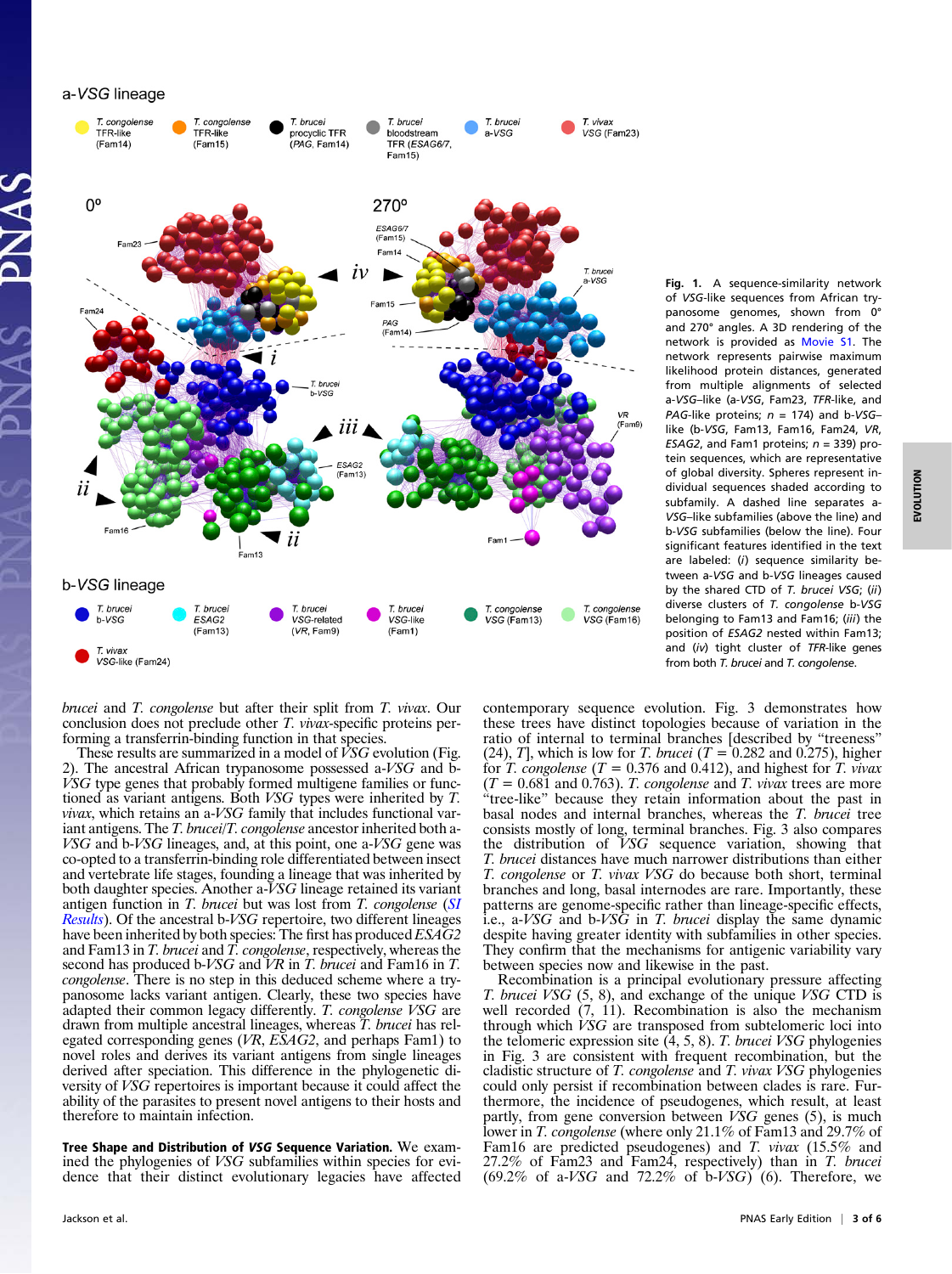

Fig. 2. A model of VSG gene family evolution in African trypanosomes. This cartoon depicts the elaboration of VSG subfamilies in contemporary and ancestral genomes. Uncertain origins are indicated by dashed lines. An asterisk indicates that a subfamily includes a proven variant antigen, although other variant antigens may occur in unmarked subfamilies. The red arrow indicates that the CTD is uniquely shared between a-VSG and b-VSG in T. brucei and has been donated from one subfamily to the other in either direction.

suspected that recombination frequency might account for species differences in sequence variation.

Contribution of Recombination to Antigenic Diversity. We examined VSG alignments for evidence of recombination in the form of phylogenetic incompatibility (PI) (25, 26), taking random samples of each alignment set and observing the proportion showing significant PI ( $\tilde{P}_{pi}$ ; [Table S8\)](http://www.pnas.org/lookup/suppl/doi:10.1073/pnas.1117313109/-/DCSupplemental/st08.docx). Fig. 4 shows that  $\tilde{P}_{pi}$  (solid colored lines) was greatest for T. brucei a-VSG (0.392) and b-VSG (0.450) as well as for T. congolense Fam16 (0.433) and lower for T. congolense Fam13 (0.125) and T. vivax Fam23 (0.138) and Fam24 (0.126). In all cases, observed  $P_{pi}$  was significantly greater than a null distribution (black lines), confirming that PI was not solely caused by other homoplastic effects, such as rate heterogeneity (Materials and Methods). Recombination frequency is known to be proportional to sequence identity (27), and when we increased sequence identity within alignments by sampling only within crown clades,  $P_{pi}$  increased significantly (dashed colored lines) for T. brucei a-VSG (0.681) and b-VSG (0.642) as well as for T. congolense Fam13 (0.466) and Fam16 (0.823) but not for

T. vivax. Finally, because the CTD is known to recombine in T. brucei  $(7, 11)$ , we removed the CTD from T. brucei and T. congolense alignments, which resulted in a significant decrease in  $P_{pi}$  for *T. brucei* a-*VSG* (0.152,  $P < 0.0001$ ) and b-*VSG* (0.234,  $P < 0.0001$ , but, in T. congolense,  $P_{pi}$  actually increased.

Therefore, in T. brucei and T. congolense, the evidence for recombination is greatest among closest-related VSG but was seldom observed in T. *vivax*, even when sampling within clusters of highly related sequences. Although the frequency of PI is similar for T. brucei VSG and Fam16, if we compare  $P_{pi}$  in a global alignment of  $T$ . congolense b-VSG (0.163) with the corresponding value for T. brucei (0.450), it is clear that PI is prevalent throughout the T. brucei repertoire but only within T.  $cong$   $VSG$  clades. This is a sampling effect caused by their divergent evolutionary histories. Given that T. congolense VSG are phylogenetically diverse and have a wider distribution of sequence variation, they have proportionally more distant relationships and so more structural barriers to genetic exchange. In short, there are cohorts of T. congolense VSG that never recombine, as the topological differences in Fig. 3 suggest.



Fig. 3. Comparisons of phylogenetic tree topologies for VSG-like subfamilies. Bayesian phylogenies were estimated for six VSG subfamilies from T. brucei 927 (blue), T. congolense IL3000 (green), and T. vivax Y486 (red) with MrBayes 3.2.1 by using a WAG+Γ model. Default settings were applied, except for: Ngen = 5,000,000, Nruns = 4, samplefreq = 500, burnin = 1,000–2,500 (as required to achieve convergence). These trees contain all full-length protein sequences available (n) and include both intact genes and predicted pseudogenes. All trees are drawn to the same scale. The treeness statistic (T) describes the proportion of tree length taken up for internal branches (24) and is a measure of the phylogenetic signal-to-noise ratio. Below each tree a histogram describes the distribution of pairwise genetic distances (grouped into bins; x axis) plotted against frequency (y axis); mean average (μ) and SD (σ) are provided.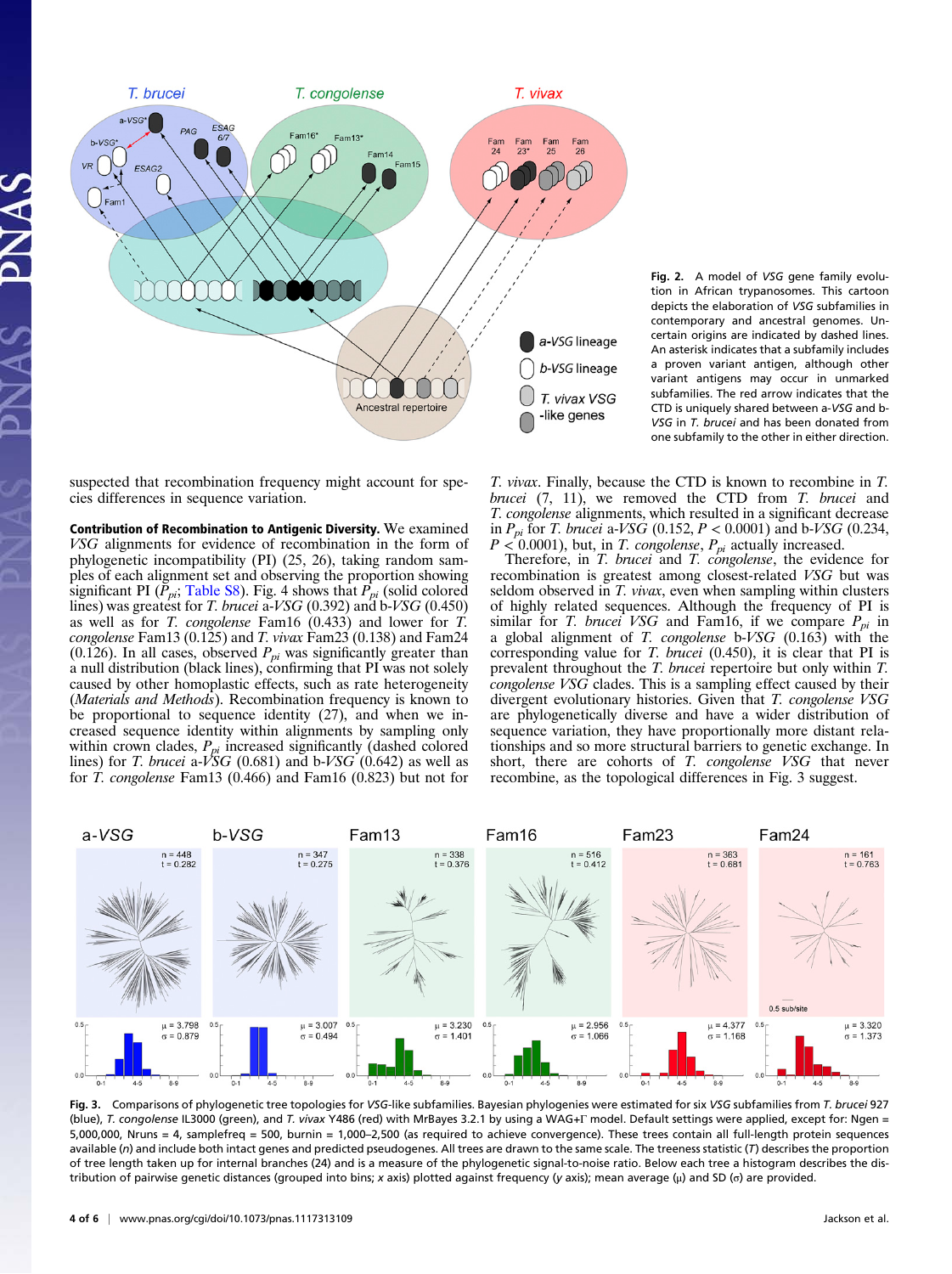

Fig. 4. Prevalence of significant PI within VSG-like sequence alignments. PI describes conflicting phylogenetic signals caused by recombination but also rate heterogeneity or other molecular homoplasy (25). Protein sequence alignments for six VSG subfamilies were examined for PI using the pairwise homoplasy index (26). Each alignment was randomly sampled 100 times, and the proportion displaying significant PI was counted ( $P_{\text{D}}$ ). A distribution for  $P_{\textit{oi}}$  was generated by creating 100 bootstrapped alignments in each case (solid colored lines). To generate a null distribution, 100 alignments were simulated from the observed Bayesian phylogeny using a maximum likelihood substitution model (WAG+Γ) that corrected for rate heterogeneity but did not consider recombination (black lines). To demonstrate the effect of genetic distance on PI, the analysis was repeated on smaller alignments of closely related sequences taken from crown clades (dashed colored lines; Materials and Methods). Mean average values, followed by SDs, are provided for observed ( $\mu_{obs}$ ), simulated ( $\mu_{sim}$ ), and within-clade ( $\mu_{within}$ ) sampling distributions.

## **Discussion**

The past and present evolution of VSG can now be brought together. We have shown that the composition of contemporary VSG repertoires is determined by how each species has modified the common inheritance. T. vivax has the most structurally diverse repertoire, comprising a-VSG, b-VSG, and two additional types absent elsewhere; T. congolense combines multiple ancestral b-VSG lineages, each with a distinct CTD; and T. brucei a-VSG and b-VSG are recently derived single lineages with a common CTD. It is worth remembering that sequence mosaics generated in T. brucei infections are an additional source of diversity among expressed VSG (11); it is not known whether this dynamic assortment of *VSG* sequences occurs in other species. Nevertheless, as a result of compositional differences, the scale of recombination varies between species, being more frequent among T. brucei and T. congolense VSG than in T. vivax, and more prevalent among T. brucei VSG than in T. congolense. Opportunities for allelic recombination among VSG may be affected by species differences in mating system; recent work indicates that sexual reproduction is frequent in T. brucei and T. congolense populations (28–29), whereas T. vivax population structure is consistent with clonal reproduction (30). However, the importance of allelic recombination to VSG diversity is debatable; because the subtelomeres of homologous chromosomes in T. brucei are frequently dissimilar, subtelomeric VSG are effectively hemizygous, and so most recombination between *VSG* is ectopic (11). This study shows that PI in T. brucei  $VSG$  is attributable in large part to the CTD promoting exchange throughout the

repertoire, whereas the conservative CTDs of T. congolense VSG actually reduce the scale of PI and illustrate the lack of recombination between clades, emphasizing the role of gene structure in promoting ectopic recombination in mitosis rather than the frequency of allelic recombination during meiosis.

Differences in the role of the CTD indicate that, in addition to scale, the mechanism of recombination varies between species. The CTD is exchanged between *T. brucei VSG* but is not exposed to antibodies and therefore may not directly contribute to antigenic diversity (31). However, the CTD-encoding sequence may have a role in the duplicative transposition of VSG, which promotes the diversification of the silent archive (11) and is of paramount importance to antigenic variation because it is required to move *VSG* from silent, subtelomeric loci into the telomeric expression site (4, 8). It is thought that VSG transposition is facilitated by an upstream 70-bp repeat region and the conserved CTD (8), with the transposed region terminating around the  $3'$  end of the coding sequence  $(32)$ . Hence, in  $37$ recent such duplicative events among silent VSG in the T. brucei 927 genome (11), 16 terminated within the CTD region. In showing that the majority of PI in T. brucei VSG alignments concerns the CTD, our data demonstrate that a major recombination breakpoint occurs between the N-terminal domains and CTDs, supporting a principal role for the CTD in promoting VSG switching. Immediately, we can see that this mechanism cannot operate in T. congolense, where the CTDs are heterogeneous and have no role in promoting exchange. Hence, we propose that the preeminence of the CTD in PI among T. brucei VSG reflects the frequent transposition of N-terminal domains,